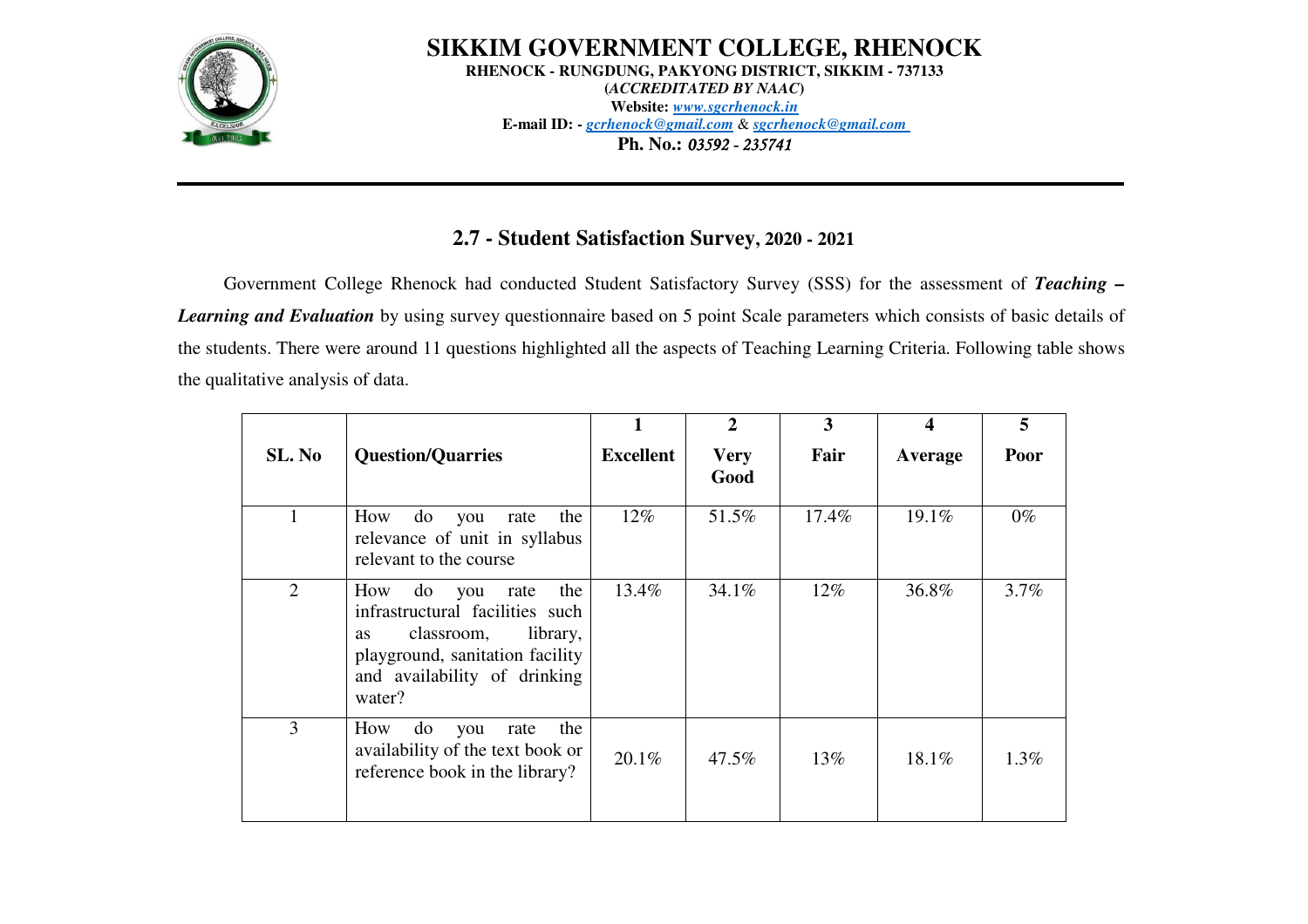| $\overline{4}$ | How do you rate the access of<br>internet<br>connectivity<br>and<br>resources such as reading<br>material you needed at home<br>during<br>this<br>covid-19<br>Pandemic? | 14.4% | 41.8% | 14%   | 24.1% | 5.7%  |
|----------------|-------------------------------------------------------------------------------------------------------------------------------------------------------------------------|-------|-------|-------|-------|-------|
| 5              | How do you rate overall<br>college<br>quality,<br>response<br>towards<br>online<br>mode<br>of<br>education you receive<br>by<br>college?                                | 15.7% | 45.8% | 13.4% | 23.1% | $2\%$ |
| 6              | How do you rate teacher-<br>student interaction<br>during<br>online mode of education?                                                                                  | 20.1% | 44.5% | 11%   | 21.7% | 2.7%  |
| $\overline{7}$ | do<br>How<br>the<br>rate<br>you<br>effectiveness<br>and<br>development of innovative<br>thinking through online mode<br>of education?                                   | 10%   | 35.8% | 19.1% | 29.1% | 6%    |
| 8              | How do you rate the online<br>teaching method is more<br>convenient then<br>classroom<br>teaching?                                                                      | 9.4%  | 32.4% | 12.7% | 36.1% | 9.4%  |
| 9              | How<br>do<br>the<br>you<br>rate<br>curriculum motivates interest<br>to pursue higher studies?                                                                           | 13.4% | 51.2% | 13.4% | 19.7% | 2.3%  |
| 10             | How<br>do<br>the<br>you<br>rate<br>curriculum has the enough<br>content for the student to<br>acquire sufficient knowledge<br>to secure a subject related<br>job?       | 12%   | 47.2% | 13%   | 25.4% | 2.4%  |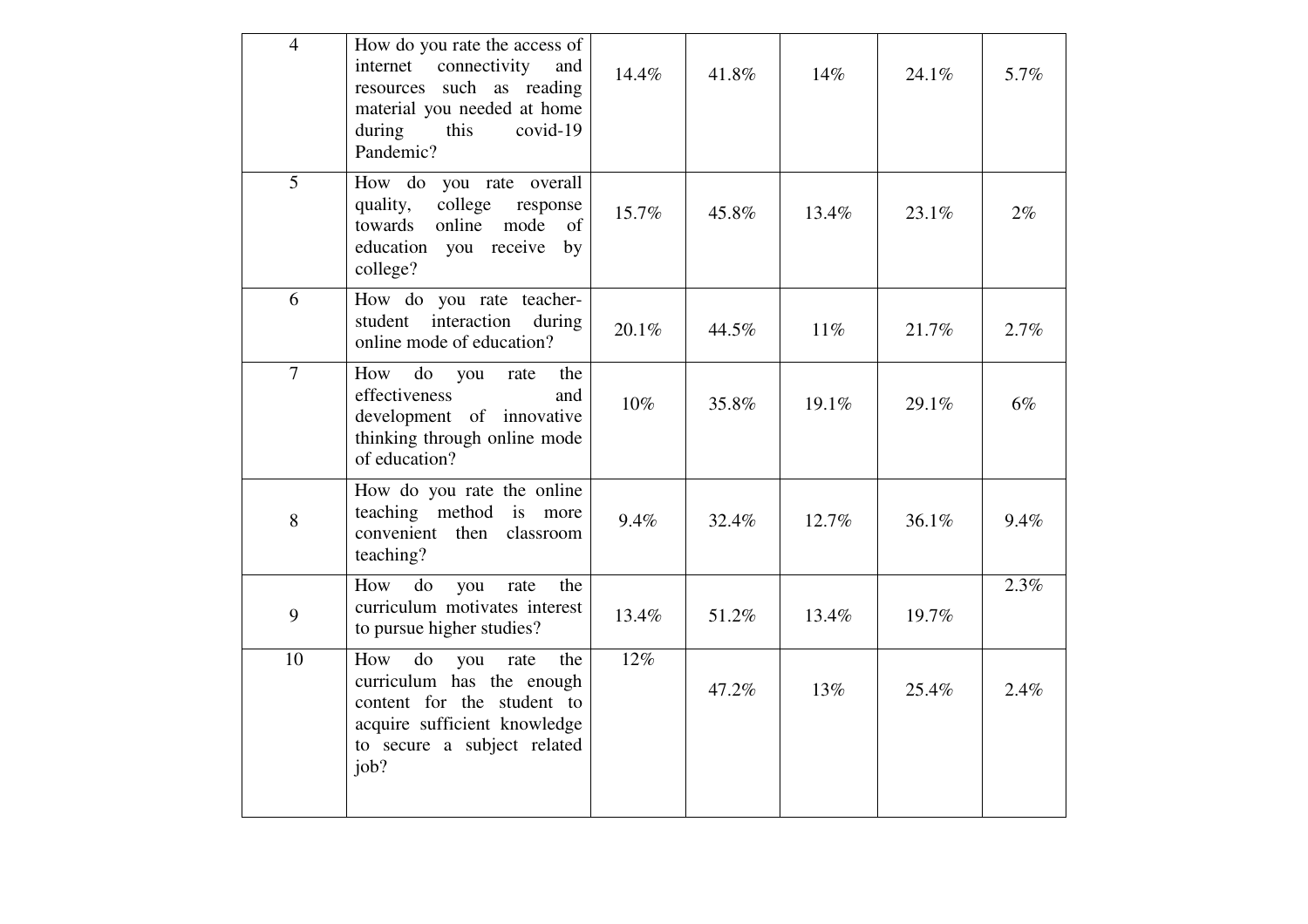|  | How<br>rate<br>the<br>do vou<br>experiments of the college<br>education in relation to your<br>real life application | 14.4% | 32.2% | 38.5% | 13% | $1.9\%$ |
|--|----------------------------------------------------------------------------------------------------------------------|-------|-------|-------|-----|---------|
|--|----------------------------------------------------------------------------------------------------------------------|-------|-------|-------|-----|---------|

Student Satisfaction Survey on Teaching Learning and Evaluation Process of Sikkim Government College, Rhenock reflected that in response to the relevance of units in the syllabus with the course, 51.5% of the student responded very good with the sequence of the syllabus and in response to the infrastructure facility available in the college,  $34.1\%$  student responded very good and 36.8% responded average and 13.4 % responded excellent which shows that students are satisfying with the facilities available in the institution. In the matter related to availability of text book and reference book in the library 20.1% student rated excellent and 47.5% responded very good only 1.3% student rated poor which reflects the college has good library and students are accessing the required books and study materials. As compare to the previous year feedback on availability of books, this year students' feedback is more positive. In response to the question on internet connectivity and access of reading material during Covid -19 Pandemic, 41.8% student rated very good, 24.1% rated average, 14.1% student rated excellent. Since the majority of students are from the different part of the rural areas where internet connectivity is not good. Due to the Covid-19 pandemic institution was closed and the teaching learning process was shifted to online mode of teaching which was challenging for teachers and students as well in responses to the question on overall quality of online mode of education, 15.7% rated excellent 45.8% responded very good, 13.4% responded fair, 23.1% found average and only 2% student found poor in overall quality of online mode of education. Online teaching was the only alternative left to continue with teaching learning process during pandemic so the response of the student is very positive towards online method of education. The responses of the student on interaction between teachers and students during online mode of education revealed that 20.1% responded excellent, 44.5% student rated very good, 11 % rated fair, 21.7% rated average, though the internet connectivity was not so good yet the students find it interactive and interesting. The respond of the student reveals that majority of the student find the online class more convenient than offline due to its flexibility. In the matter related to the present curriculum motivates to pursue higher studies, more than half of the respondent responded very good. More than 80%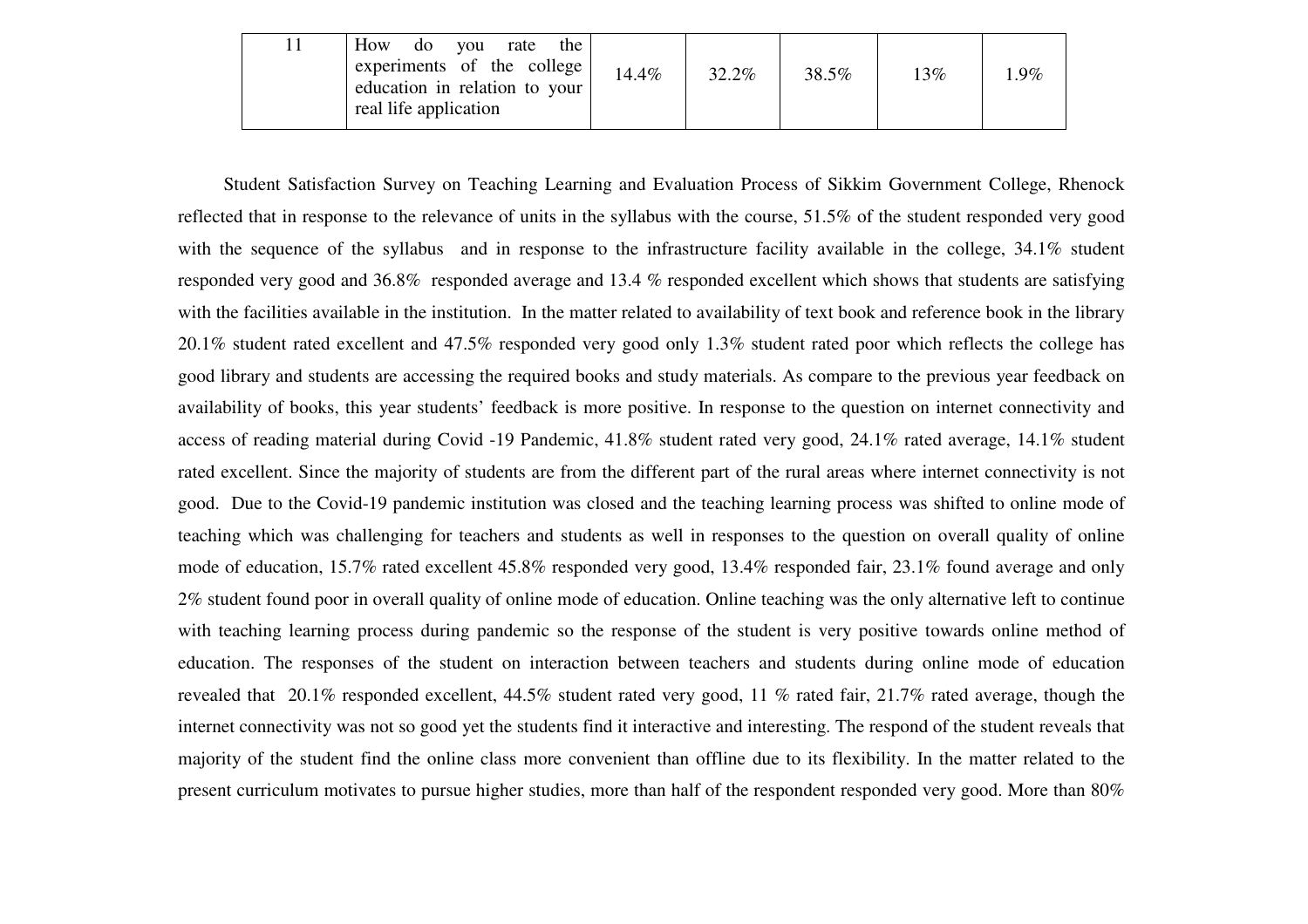of the respondent rated very good in the question related to content of the curriculum secure job. The data reveals that 38.5% student had rated good, 32.2% student responded very good and 14.4% student rated excellent in terms of application of college education in their real life. The overall analysis of the feedback collected from the students revealed that students are satisfied with the syllabus designed, infrastructure facilities of the college and maximum students responded very good in all the aspects.

#### **Survey Team**

- 1. Dr. Chhunu M. Giri, Assistant Professor (Coordinator, IQAC)
- 2. Mrs. Sushma Adhikari, Assistant Professor (Convenor)
- 3. Dr. Gagan Gautam, Assistant Professor
- 4. Mr. Tulashi Sharma, Assistant Professor
- 5. Dr. Sita Chettri, Assistant Professor
- 6. Ms. Rachana Sharma, Assistant Professor
- 7. Mrs. Bimala Battarai, Assistant Professor
- 8. Mr. Yogesh Neopany, Assistant Professor
- 9. Mr. Asish Lepcha, Assistant Professor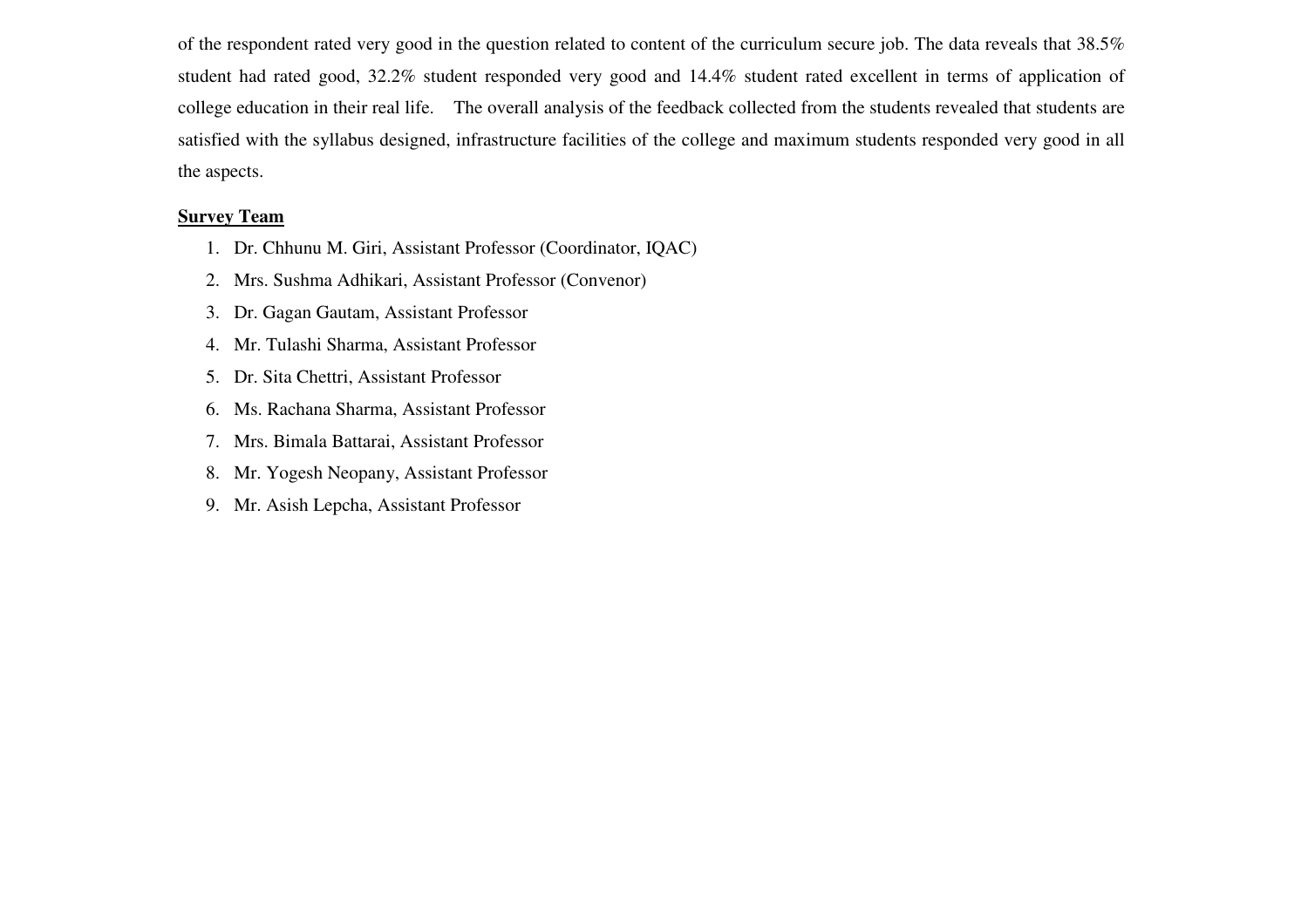

**SIKKIM GOVERNMENT COLLEGE, RHENOCK RHENOCK - RUNGDUNG, PAKYONG DISTRICT, SIKKIM - 737133 (***ACCREDITATED BY NAAC***) Website:** *www.sgcrhenock.in* **E-mail ID: -** *gcrhenock@gmail.com* & *sgcrhenock@gmail.com* **Ph. No.: 03592 - 235741** 

# **QUESTIONNAIRE**

# **National Assessment and Accreditation Council (NAAC) Student Satisfaction Survey Key Indicator - 2.7.1 Under Criterion II of Teaching – Learning and Evaluation**

### **Guidelines for Students**

NAAC (National Assessment and accreditation council) is conducting a Student Satisfaction Survey regarding Teaching – Learning and Evaluation, which will help to upgrade the quality in higher education. A student will have to respond to all the questions given in the following format with her/his sincere effort and thought. Her/his identity will not be revealed.

A) Please confirm this is the first and only time you answer this survey.

- a)  $Yes$  b)  $No$
- B) Age:
- C) College Name:
- D) Gender:

| a) Female                                        | b) Male          | c) Transgender |
|--------------------------------------------------|------------------|----------------|
| E) What degree program are you pursuing now?     |                  |                |
| a) Bachelor's                                    | b) Master's      | c) MPhil       |
| d) Doctorate                                     | $e)$ Other $(s)$ |                |
| F) What subject area are you currently pursuing? |                  |                |
| a) Arts                                          | b) Commerce      | c) Science     |

d) Professional e) Other: (s)

# **Instructions to fill the questionnaire**

- All questions should be compulsorily attempted.
- Each question has five responses, choose the most appropriate one. (Kindly restrict your response to teaching learning process only)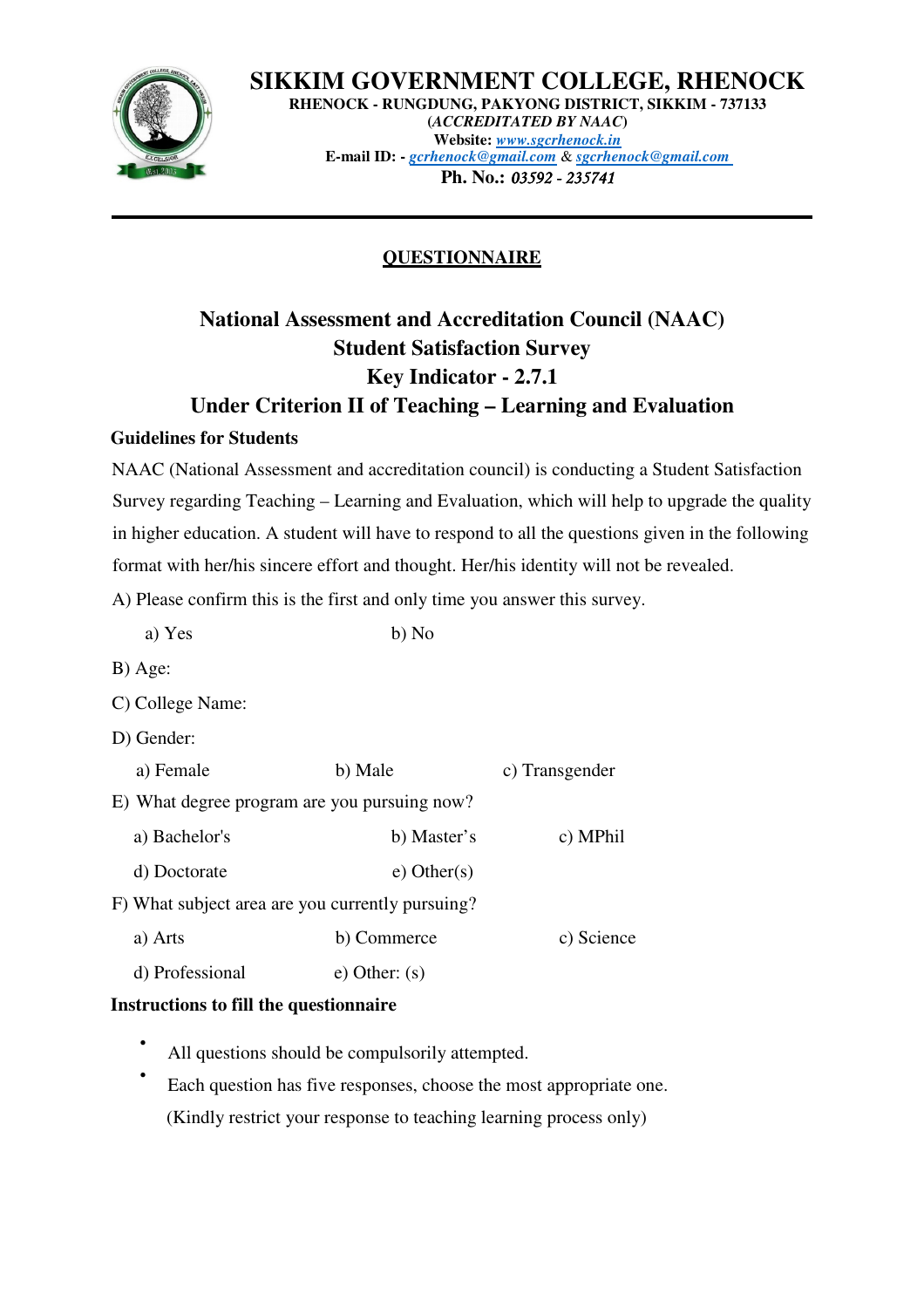### **Criterion II – Teaching–Learning and Evaluation**

### **Student Satisfaction Survey on Teaching Learning Process**

#### **Following are questions for student satisfaction survey regarding teaching**

#### **learning process.**

- 1. How do you rate the relevance of unit in syllabus relevant to the course?
	- 1. Excellent
	- 2. Very Good
	- 3. Fair
	- 4. Average
	- 5. Poor
- 2. How do you rate the infrastructural facilities such as classroom, library, playground, sanitation facility and availability of drinking water?
	- 1. Excellent
	- 2. Very Good
	- 3. Fair
	- 4. Average
	- 5. Poor
- 3. How do you rate the availability of the text book or reference of book in the library?
	- 1. Excellent
	- 2. Very Good
	- 3. Fair
	- 4. Average
	- 5. Poor
- 4. How do you rate the access of internet connectivity and resources such as reading material you needed at home during this covid-19 Pandemic?
	- 1. Excellent
	- 2. Very Good
	- 3. Fair
	- 4. Average
	- 5. Poor
- 5. How do you rate overall quality, college response towards online mode of education you receive from the college?
	- 1. Excellent
	- 2. Very Good
	- 3. Fair
	- 4. Average
	- 5. Poor